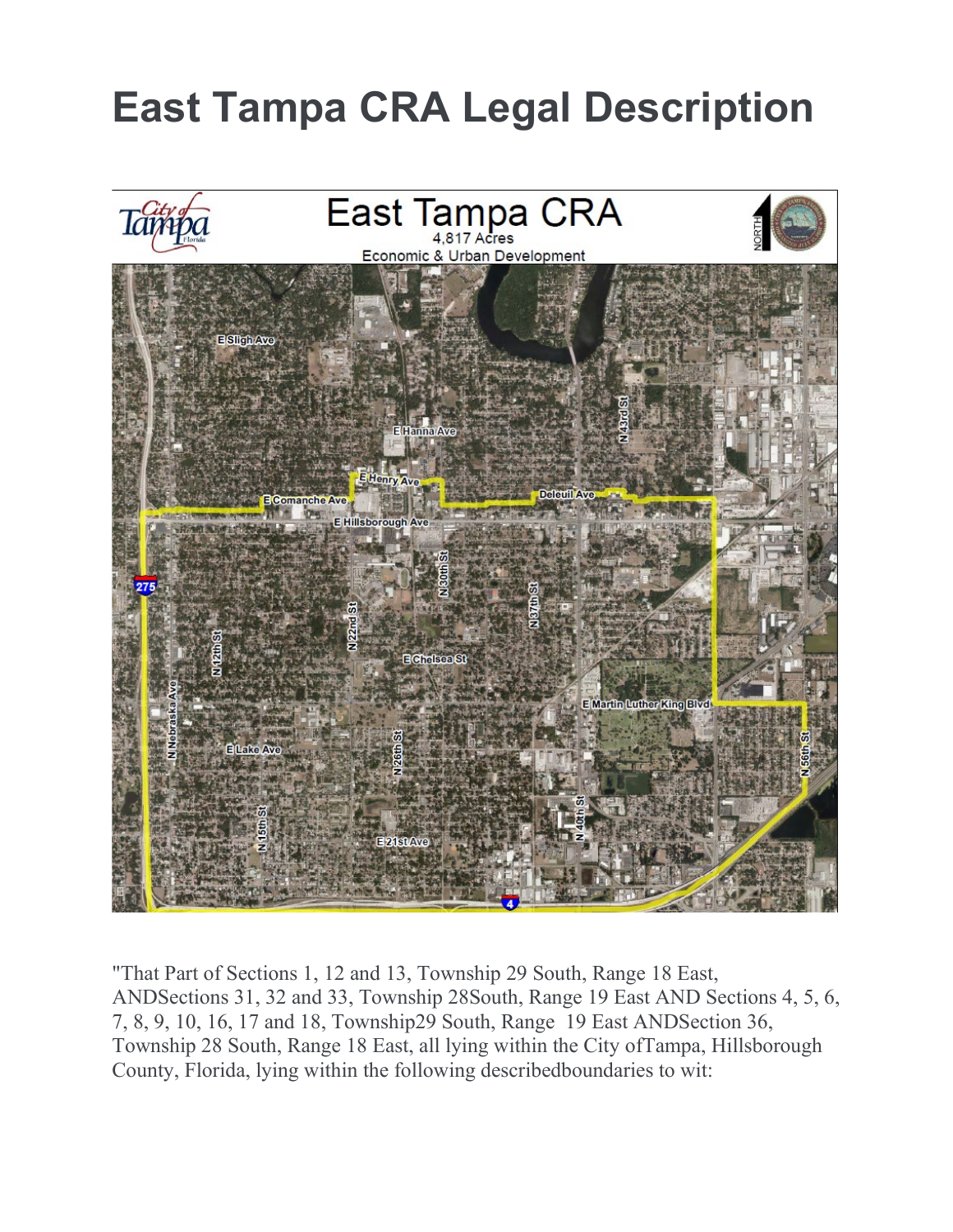Beginning at the intersection of the centerline of Hillsborough Avenue (State Road 600) and the centerline of 50th Street, said intersection also being a point on the Easterly boundary of the corporate limits of the City of Tampa, as established by House Bill 734, approved by the Governor of Florida on, April 28, 1953, filed in the office of the Secretary of the State on, April 29, 1953; thence Southerly along said Easterly boundary of the corporate limits of the City of Tampa, to its intersection with the centerline of Dr. Martin Luther King, Jr. Boulevard (State Road 574); thence Easterly along said centerline of Dr. Martin Luther King, Jr. Boulevard and corporate limits of the City of Tampa, to its intersection with the centerline of 56th Street; thence Southerly along said centerline of 56th Street and corporate limits of the City of Tampa, to its intersection with the centerline of Interstate Highway 4 (State Road 400); thence Southwesterly and Westerly along said centerline of Interstate Highway 4, to its intersection with the centerline of Interstate Highway 275 (State Road 93); thence Northerly along said centerline of Interstate Highway 275, to its intersection with the Westerly projection of the centerline of Mohawk Avenue; thence Easterly along said Westerly projection and centerline of Mohawk Avenue, to its intersection with the centerline of Nebraska Avenue; thence Southerly along said centerline of Nebraska Avenue, to its intersection with the Westerly projection of the Northerly boundary of the Southerly 34.00 feet of the Westerly 150.00 feet of Lot 5, Block 2 of PRESTON'S SUBDIVISION, as recorded in Plat Book 2, Page 80, of the public records of Hillsborough County, Florida; thence Easterly along said Westerly projection and Northerly boundary of the Southerly 34.00 feet, to its intersection with the Westerly boundary of the Easterly 130.00 feet of said Lot 5; thence Northerly along said Westerly boundary, a distance of 50.00 feet, to its intersection with the Northerly boundary of the Easterly 130.00 feet of the Southerly 84.00 feet of said Lot 5; thence Easterly along said Northerly boundary of the Southerly 84.00 feet, and its Easterly projection, to its intersection with the centerline of 9th Street; thence Southerly along said centerline of 9th Street, to its intersection with the centerline of Mohawk Avenue; thence Easterly along said centerline of Mohawk Avenue, to its intersection with the centerline of 15th Street; thence Northerly along said centerline of 15th Street, to its intersection with the centerline of Comanche Avenue; thence Easterly along said centerline of Comanche Avenue, to its intersection with the centerline of 22nd Street; thence Northerly along said centerline of 22nd Street, to its intersection with the centerline of Henry Avenue; thence Easterly along said centerline of Henry Avenue, to its intersection with the centerline of 30th Street; thence Southerly along said centerline of 30th Street, to its intersection with centerline of Comanche Avenue; thence Easterly along said centerline of Comanche Avenue, to its intersection with the centerline of 34th Street; thence Northerly along said centerline of 34th Street, to its intersection with the centerline of Comanche Avenue;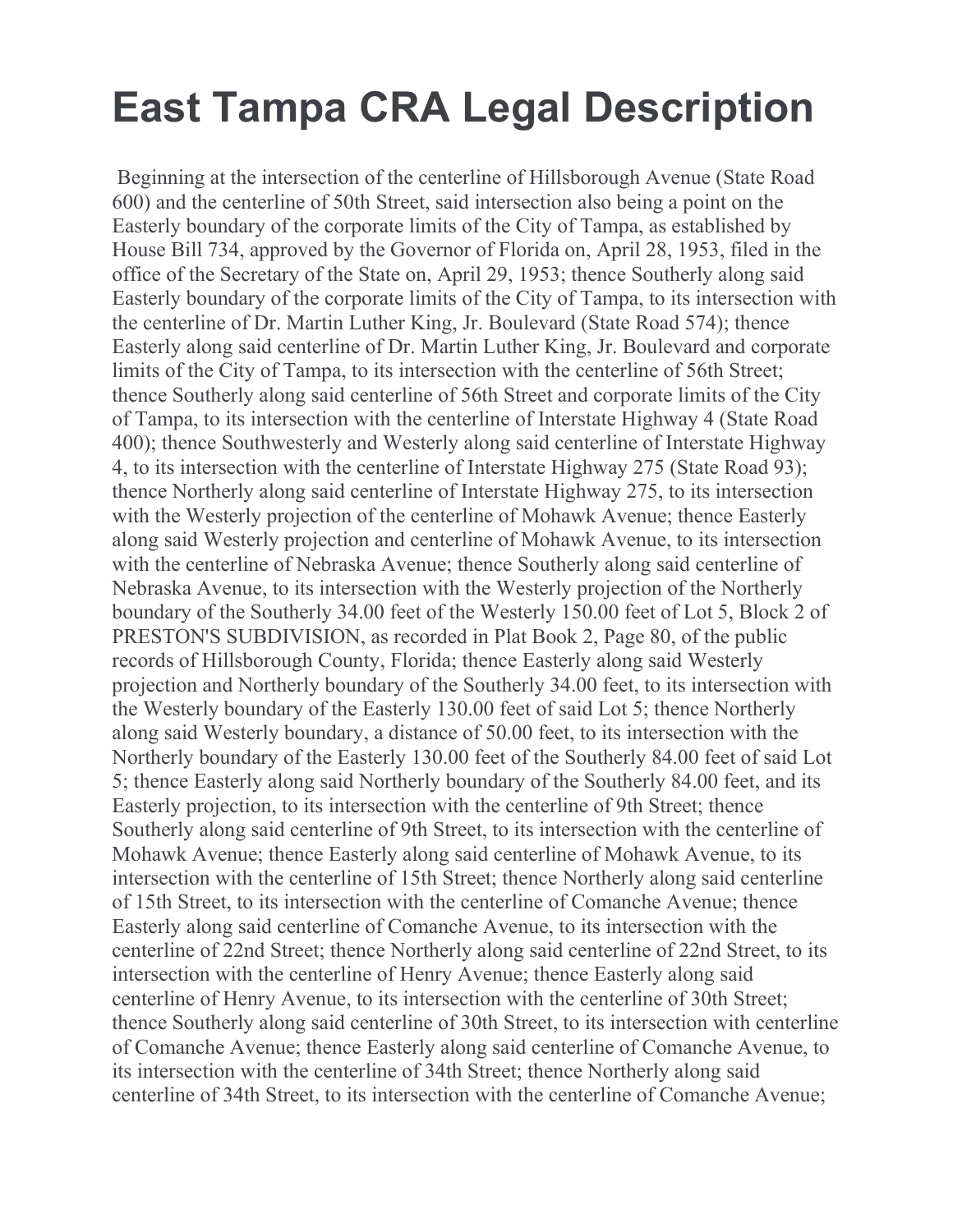thence Easterly along said centerline of Comanche Avenue, to its intersection with the centerline of 37th Street; thence Northerly along said centerline of 37th Street, to its intersection with the centerline of Deleuil Avenue; thence Easterly along said centerline of Deleuil Avenue, to its intersection with the Westerly boundary of the Southerly 291.00 feet of the Northerly 700.00 feet of the Easterly 500.00 feet of the Southeast 1/4 of the Southwest 1/4 of said Section 33, Township 28 South, Range 19 East; thence Northerly along said Westerly boundary, to its intersection with the Westerly projection of the Southerly boundary of, Lot 8 of POWHATAN HILLS, a subdivision of record as recorded in Plat Book 40, Page 98, of the public records of Hillsborough County, Florida; thence Easterly along said Westerly projection and Southerly boundary of Lot 8, to and along the Southerly boundary of Lots 7, 6, 5, 4, 3, 2 and 1 of said POWHATAN HILLS, and its Easterly projection, to its intersection with the centerline of 43rd Street; thence Southerly along said centerline of 43rd Street, to its intersection with the centerline of Deleuil Avenue; thence Easterly along said centerline of Deleuil Avenue, to its intersection with the Easterly boundary of NORTH VIEW TERRACE SUB., a subdivision as recorded in Plat Book 41, Page 12, of the public records of Hillsborough County, Florida, said intersection also being, the Northerly projection of the Westerly boundary of Lot 19, of said NORTH VIEW TERRACE SUB.; thence Southerly along said Northerly projection and Easterly boundary, to and along the Easterly boundary of said Lot 19, to the Southeast corner of said Lot 19, said Southeast corner, also being a point on the Northerly boundary of the following described parcel: Beginning at the intersection of the West boundary of Lot 60 of PLAT OF FUNK'S HOME PARK SUBDIVISION, as recorded in Plat Book 19, Page 9 of the public records of Hillsborough County, Florida, and the North Right of Way line of Hillsborough Avenue, said point lying 17.00 feet North of the Southwest corner of said Lot 60,thence Northerly along Easterly boundary of vacated alley abutting on the East of Block 2 of REVISED MAP OF RUBENSTEINS SUBDIVISION, as recorded in Plat Book 8, Page 38 of the public records of Hillsborough County, Florida, and the Northerly projection of said boundary, a distance of 532.70 feet, to a point lying 66.00 feet, more or less, Southerly of the Northerly boundary of the Southwest 1/4 of the Southwest 1/4 of the Southeast 1/4 of said Section 33, Township 28 South, Range 19 East, thence Westerly 632.00 feet, thence Southerly to the North Right of Way line of Hillsborough Avenue, thence Easterly 632.00 feet, to the Point of Beginning, of said parcel; thence Easterly along said Northerly boundary, of the above described parcel, to a point on the Westerly boundary of Lot 50 of said, PLAT OF FUNK'S HOME PARK SUBDIVISION; thence Northerly along said Westerly boundary of Lot 50, to and along the Westerly boundary of Lot 49, of said PLAT OF FUNK'S HOME PARK SUBDIVISION, to the Northwest corner of said Lot 49, said Northwest corner, also being a point on the